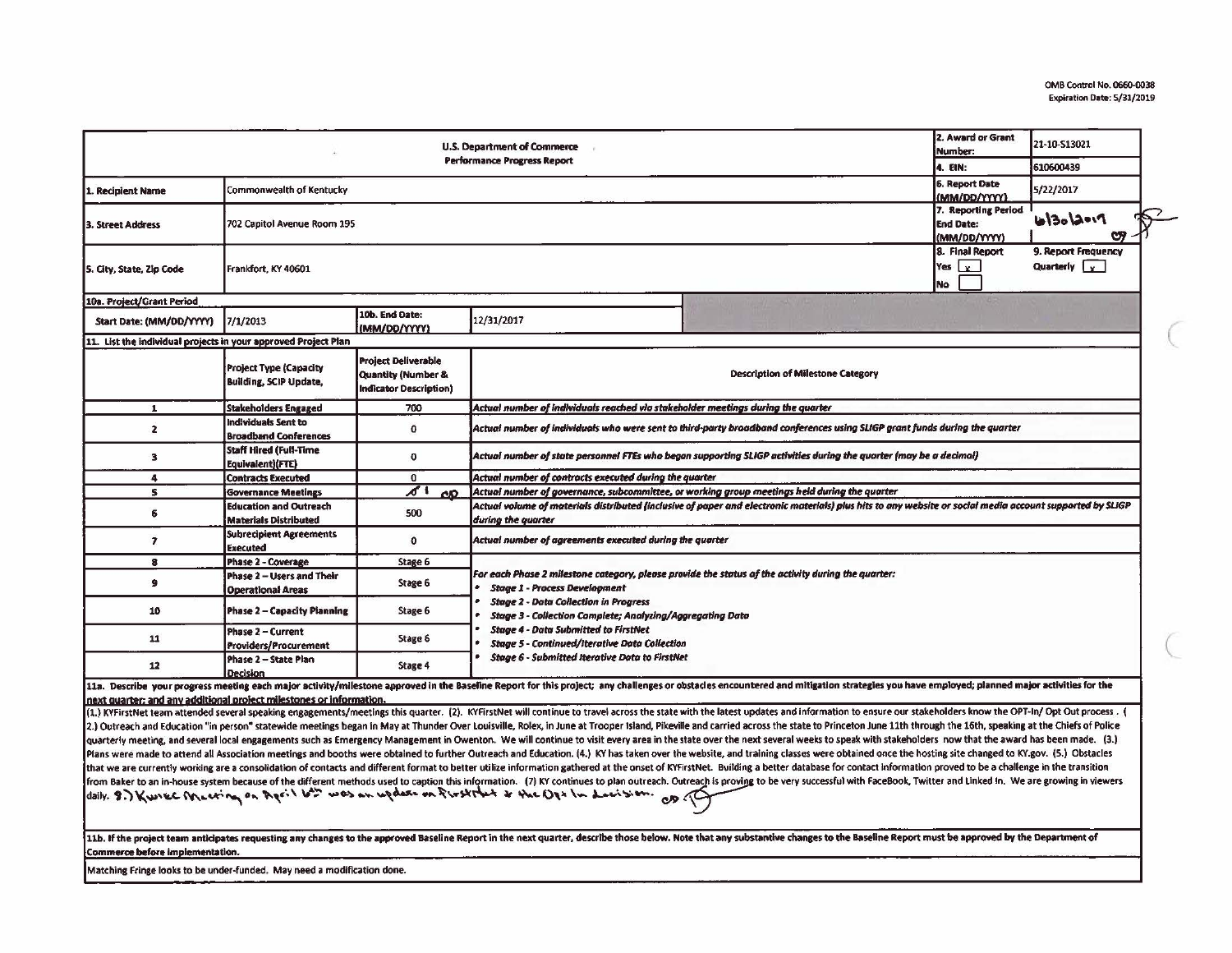11c. Provide any other information that would be useful to NTIA as it assesses this project's progress.

KY has had much success with social media providing local and national FirsNet information. The KyFirstNet team is traveling the state meeting with stakeholders and attending several upcoming state conferences to continue groups.

11d. Describe any success stories or best practices you have identified. Please be as specific as possible.

KY is utilizing social media heavily for outreach. KY will continue to attend conferences for outreach, i.e., Emergency Services Conference, Ky Sherrif's association, local fire and rescue venues, etc.

12. Personnel

12a. If the project is not fully staffed, describe how any lack of staffing may impact the project's time line and when the project will be fully staffed.

The SWIC and Program Coordinator are continuing to work on the project, but match hours are not needed at this time. A new contractor has been added to KYFirstNet for Outreach and Education.

|  |  |  | 12b. Staffing Table - Please include all staff that have contributed time to the project. Please do not remove individuals from this table. |  |
|--|--|--|---------------------------------------------------------------------------------------------------------------------------------------------|--|
|--|--|--|---------------------------------------------------------------------------------------------------------------------------------------------|--|

| <b>Job Title</b>                                                                                                                                                                                                             | FTE%                       |                                | <b>Project (s) Assigned</b>        |                      |                                             |                   |                 |                                         |                                          |
|------------------------------------------------------------------------------------------------------------------------------------------------------------------------------------------------------------------------------|----------------------------|--------------------------------|------------------------------------|----------------------|---------------------------------------------|-------------------|-----------------|-----------------------------------------|------------------------------------------|
| <b>SWIC</b>                                                                                                                                                                                                                  | 0%                         |                                | Provide Oversight of SLIGP Project |                      |                                             |                   |                 |                                         |                                          |
| <b>Program Coordinator</b>                                                                                                                                                                                                   | 0%                         |                                | Provide Administrative Support     |                      |                                             |                   |                 |                                         |                                          |
| <b>Sr Program Manager</b>                                                                                                                                                                                                    | 0%                         | <b>Provide Project Support</b> | Vacant Position                    |                      |                                             |                   |                 |                                         |                                          |
| Prog Mgr Outreach/Ed                                                                                                                                                                                                         | 100%                       | Provide Project Support        |                                    |                      |                                             |                   |                 |                                         |                                          |
| Prog Mgr Outreach/Ed                                                                                                                                                                                                         | 100%                       | Provide Project Support        |                                    |                      |                                             |                   |                 |                                         |                                          |
| 13. Subcontracts (Vendors and/or Subrecipients)                                                                                                                                                                              |                            |                                |                                    |                      |                                             |                   |                 |                                         |                                          |
| 13a. Subcontracts Table - include all subcontractors. The totals from this table must equal the "Subcontracts Total" in Question 14f.                                                                                        |                            |                                |                                    |                      |                                             |                   |                 |                                         |                                          |
| Name                                                                                                                                                                                                                         | <b>Subcontract Purpose</b> |                                | Type<br>(Vendor/Subrec.)           | RFP/RFQ Issued (Y/N) | <b>Contract</b><br><b>Executed</b><br>(Y/N) | <b>Start Date</b> | <b>End Date</b> | <b>Total Federal Funds</b><br>Allocated | <b>Total Matching Funds</b><br>Allocated |
| Micheal Baker & Associates                                                                                                                                                                                                   | <b>Website Development</b> |                                | Vendor                             |                      |                                             | 2/20/2014         | 6/30/2017       | \$225,000.00                            |                                          |
| <b>Micheal Baker &amp; Associates</b>                                                                                                                                                                                        | Data Collection            |                                | Vendor                             | N                    |                                             | 2/20/2014         | 6/30/2017       | \$500,000.00                            |                                          |
| Micheal Baker & Associates                                                                                                                                                                                                   | Outreach & Education       |                                | Vendor                             |                      |                                             | 2/20/2014         | 6/30/2017       | \$543,750.00                            |                                          |
| 13b. Describe any challenges encountered with vendors and/or subrecipients.                                                                                                                                                  |                            |                                |                                    |                      |                                             |                   |                 |                                         |                                          |
| The website continues to grow as the KYFirstNet team learns more. Classes have been taken for further education. The KYFirstNet team is relying on social media which is proving very valuable in reaching our stakeholders. |                            |                                |                                    |                      |                                             |                   |                 |                                         |                                          |